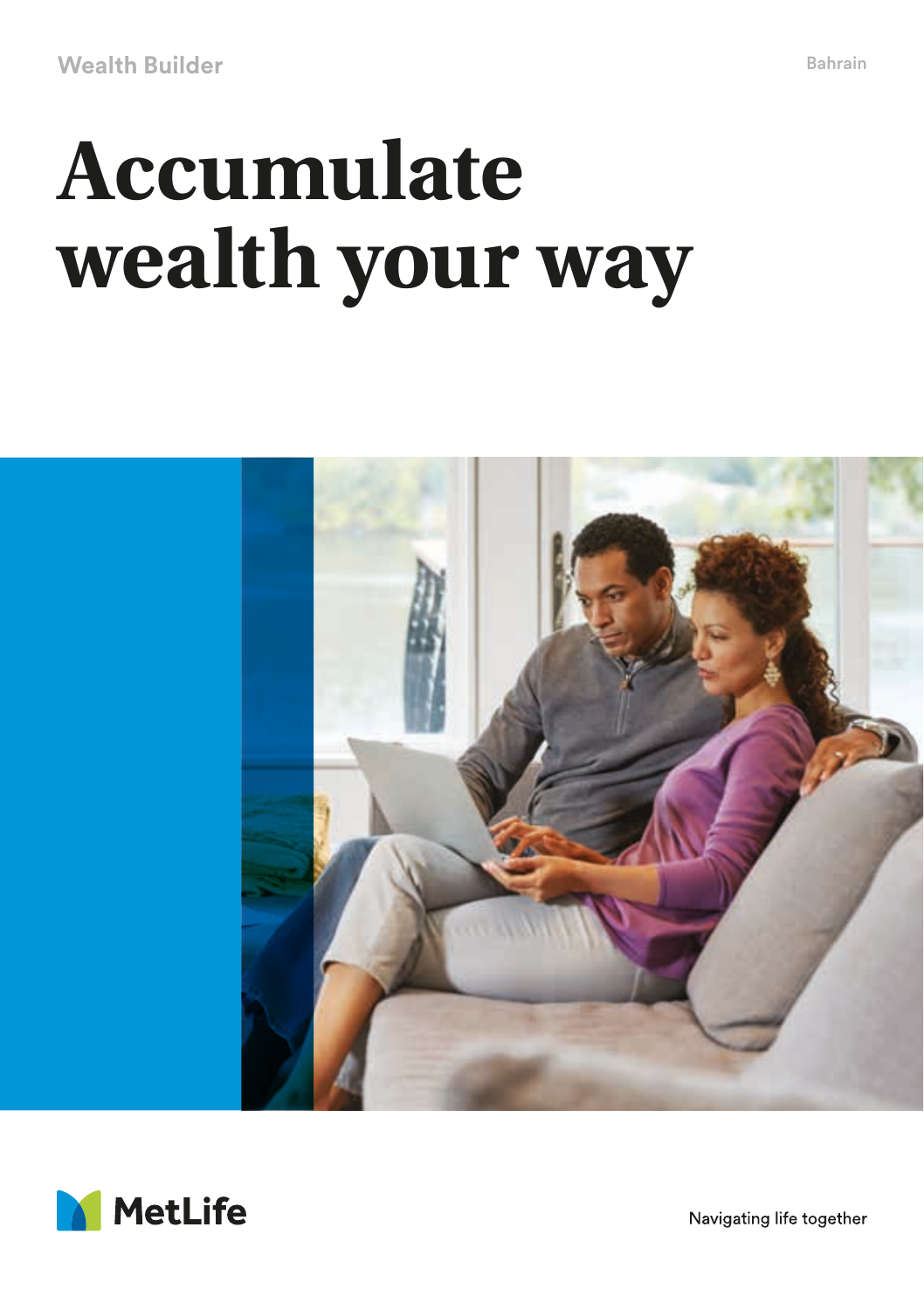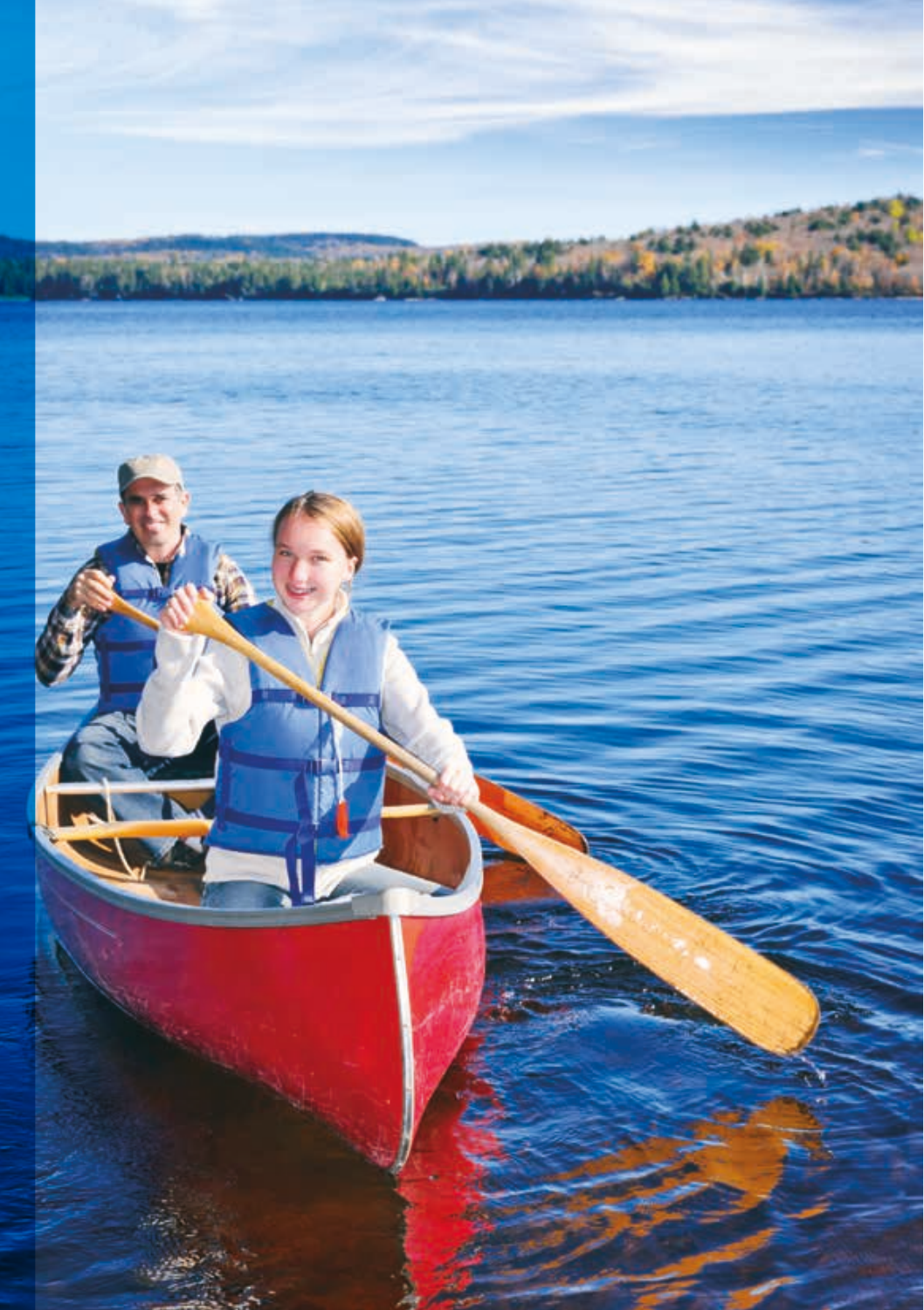## **How the plan works**

Whether you're setting money aside for your child's education, saving up to travel or growing your wealth for retirement, you need to have sound planning and financial readiness.

Wealth Builder will help you achieve those goals by optimising your savings. It is a flexible solution that can be personalised to meet your financial aspirations while providing valuable insurance.



#### **Start planning for the future**

Organise your goals and set out to achieve them by customising your Wealth Builder plan. You can invest a single lump sum or in regular contributions for a period of 5 to 20 years. You will have the flexibility of selecting the currency of your choice (USD, GBP or EURO) and the Investment Strategy that best suits your risk appetite.

#### **Start building your wealth**

Your contributions will be immediately invested following your instructions. All you need to do is stick to your plan and enjoy the peace of mind that comes with knowing that you have started investing for your future. You can choose to make additional contributions to maximise your prospects of wealth creation.

#### **Relax and enjoy the future**

When you have accumulated enough to achieve any of your goals, collect your account value for it, enjoy the moment of success and continue building up funds for your next goal.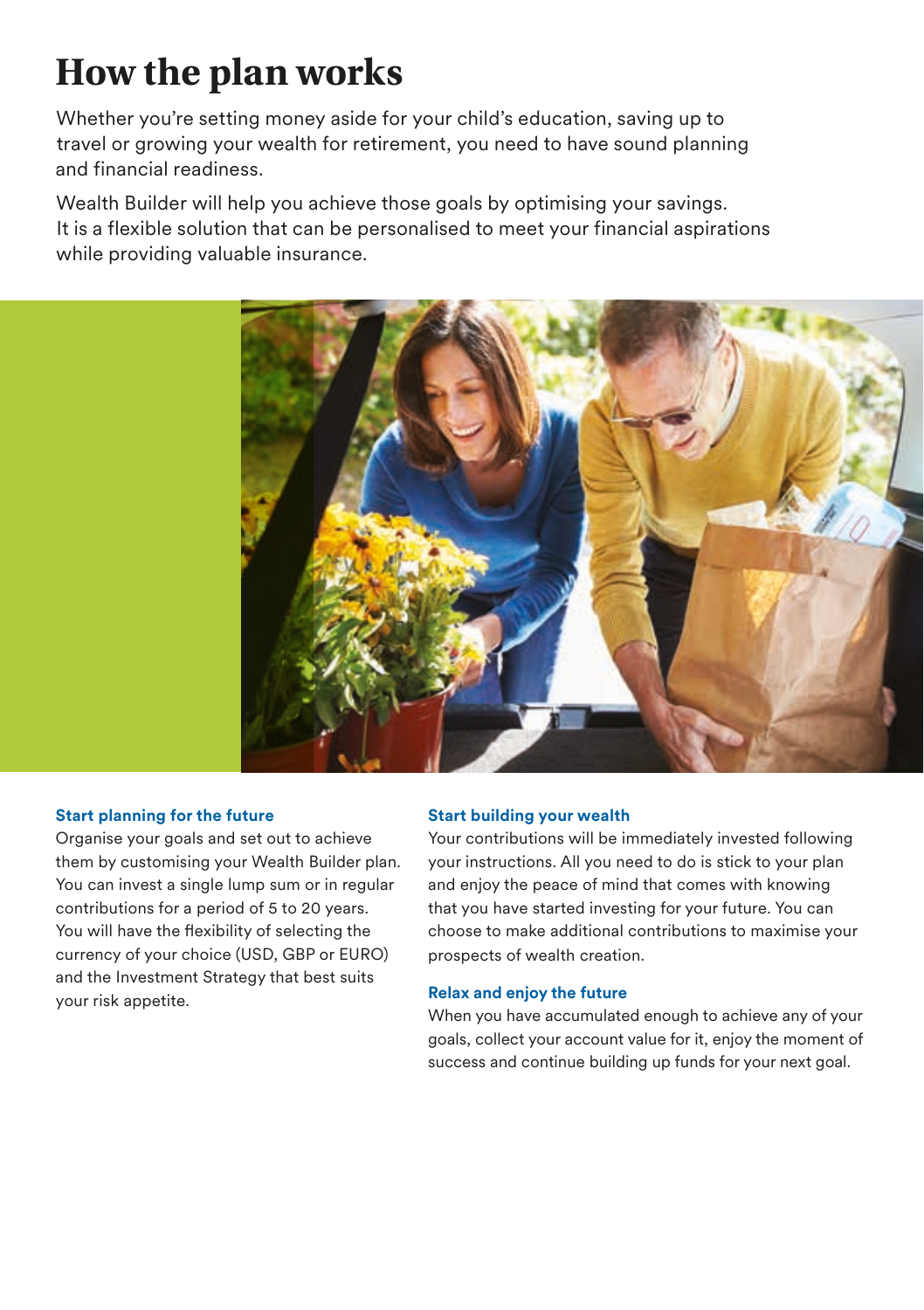### **Benefits of Wealth Builder**



#### **Investment opportunity**

Wealth Builder gives you the chance to reach your desired saving objectives through access to various investment strategies.

#### **Your investment choices**

Depending on your risk appetite you can choose to have your contributions allocated to one of our investment strategies: conservative, balanced and aggressive.

#### **The conservative strategy**

Designed for customers who are focused on minimising losses, who are not prepared to take significant investment risks.

#### **The balanced strategy**

Designed for customers who are focused on capital preservation / modest capital growth and prepared to accept a medium level of investment risk.

#### **The aggressive strategy**

Designed for customers who are focused on capital growth and prepared to take significant investment risk.

#### **Flexibility to change your asset mix**

Wealth Builder gives your the flexibility to tailor your investments to the constantly changing market conditions. With the ability to move from one investment account to another, you have the choice of leveraging favourable market conditions or protecting your account value from potentially significant market fluctuations by adopting a more careful approach.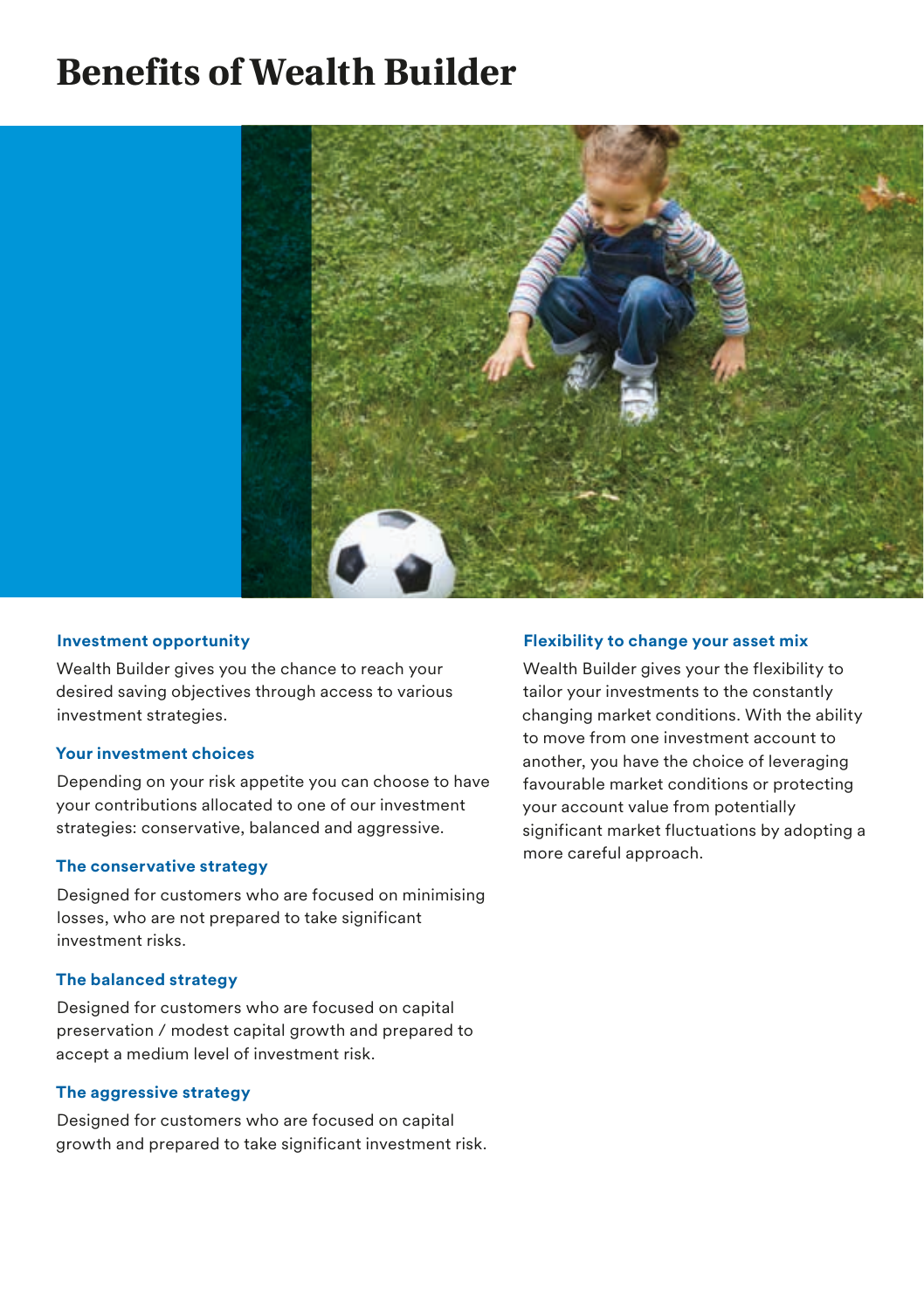

#### **Valuable insurance protections**

Life insurance benefit is an important feature that contributes to your family's safety net. Wealth Builder comes with valuable Life and Accidental Loss of Life benefits that may help your dependents maintain their lifestyle even if you are no longer here to provide for them. In the event of loss of life, your beneficiaries will be entitled to 101% of the account value. If the loss of life is due to an accident, they will have access to 151% of the account value. The Accidental Loss of Life benefit covers policy owners aged between 5 and 65 and is subject to a maximum of USD 200,000 GBP 120,000 or EUR 160,000, depending on the currency selected.

#### **Access to cash should you need it**

It's always reassuring to know that you have access to funds quickly should the need arise. After the first year, you are entitled to two partial withdrawals per year and you may withdraw up to 80% of the net cash surrender value subject to terms & conditions\*.

\*Partial withdrawal will reduce your account value. Minimum amounts and surrender charges may apply.



#### **Valuable optional insurance protection**

You may further customise your plan and enhance it by selecting any of the valuable insurance protection benefits below:

**Waiver of premium on disability**: In case of unfortunate disability, MetLife will continue paying for all the remaining premiums to guarantee that the plan remains in force and that your goals remain unaffected.

#### **Level term benefit:**

This supplementary benefit enhances your life insurance coverage with an additional lump sum payment of up to USD 2 Million paid to your beneficiaries along with the guaranteed life insurance benefit you have initially selected.

#### **Income benefit rider:**

This benefit provides your beneficiaries with access to a monthly income that would help your dependents cope with the loss of your income in the event of your passing within the selected term and for the remaining period.

#### **Spouse term insurance:**

A lump sum benefit is paid in the regretful event of spouse loss of life within the selected term.



#### **Valuable pension benefit**

Instead of receiving your account value in a lump sum, you may elect to receive a regular monthly income for your lifetime. The monthly income will be paid to you for as long as you live and in the regretful event of your loss of life during the guaranteed period, your dependents will continue to receive your monthly income for the remainder of that guaranteed period.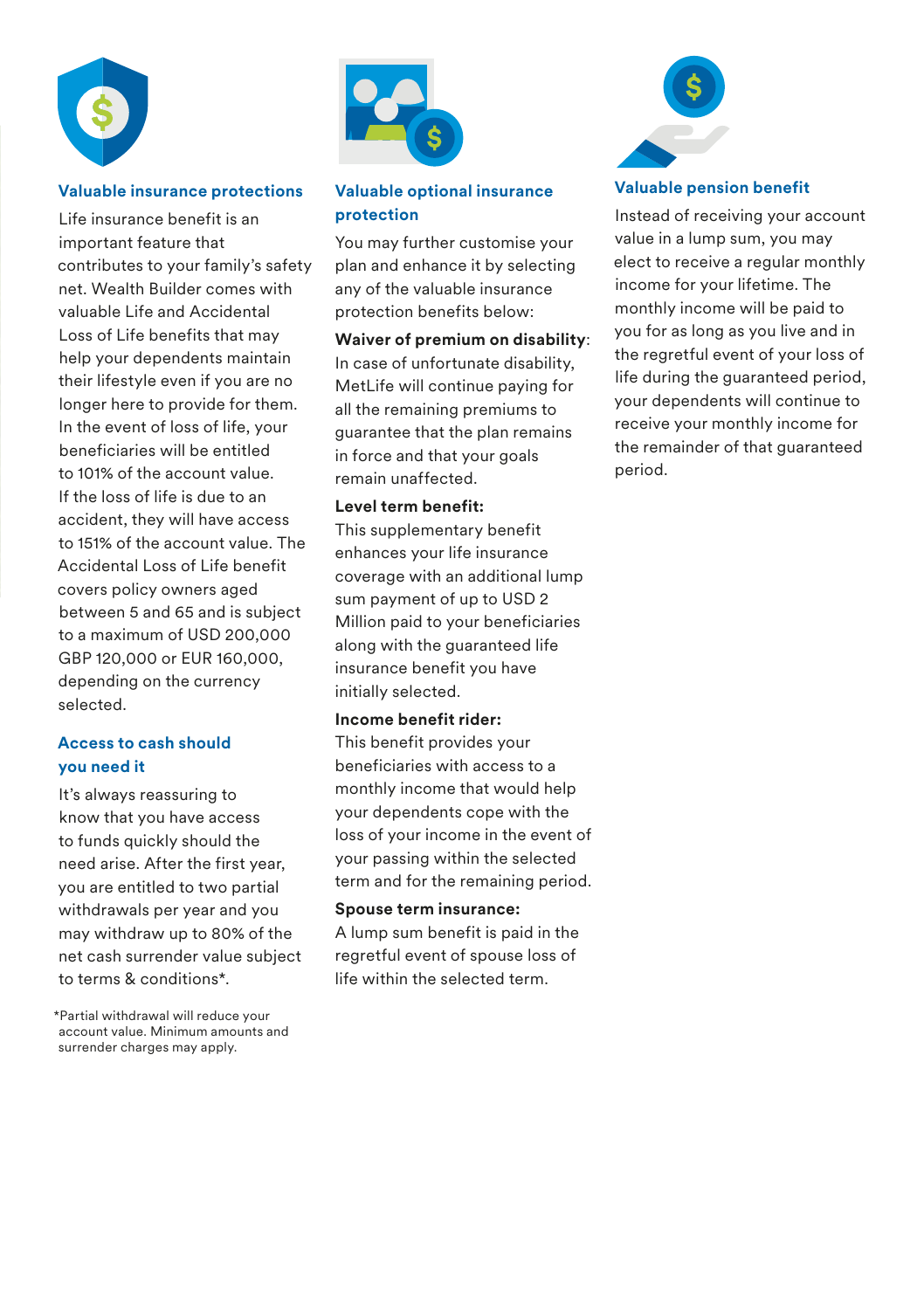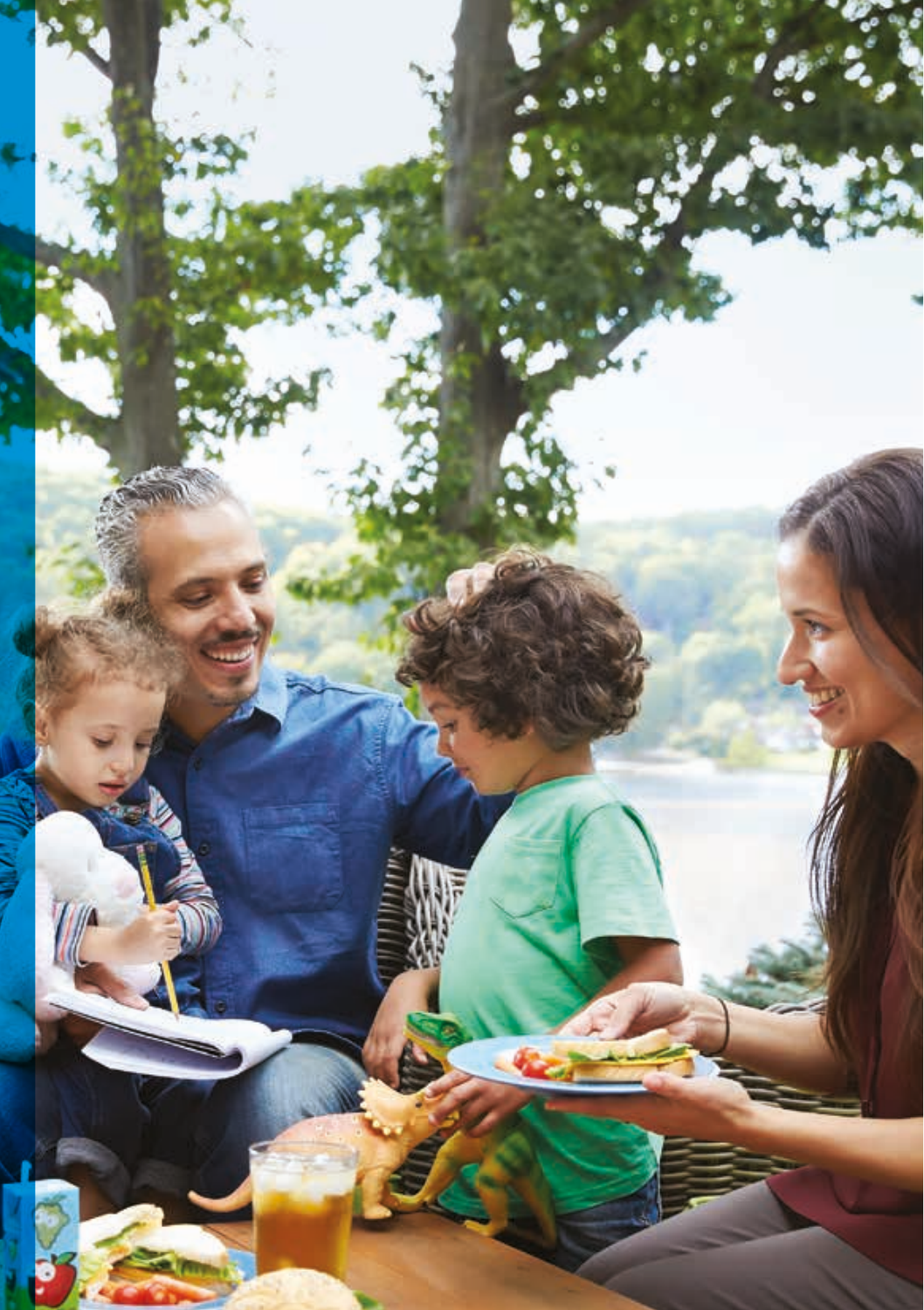## **Stories like yours**

My name is Saleh and I live in Bahrain with my wife, Leila and our son, Ahmed. Ahmed was 2 years old when we discovered that the cost for education was fairly high with a tendency of increasing over the years. Fearing that our savings might not be enough to cover a decent higher education for our son, we started looking for other means of savings.

Our insurance consultant introduced us to Wealth Builder. By contributing an affordable USD 500 per month for 15 years in a balanced investment strategy, we will be able to accumulate around USD 129,000. With that sum in hand, Ahmed will be able to choose where he wants to continue his higher education. Wealth Builder won't only put my money to work, but it will provide my dependents with the peace of mind knowing that they are protected if anything happens to me.

MetLife will charge VAT on all Bahrain policies which are subject to value added tax ("VAT") from the effective date and in accordance with the provisions of the VAT regulations applicable in Bahrain.

"This plan is underwritten by American Life Insurance Company (MetLife) and is subject at all times to the terms and conditions of the Plan, Policy and riders issued by MetLife. The information contained in this brochure is intended for general consumer understanding only and does not contain the full terms of the policy. Kindly refer to the policy document for the full terms and conditions."

Manage your policies and access personalised financial and well-being content on myMetLife. Get the app or visit www.mymetlife.net